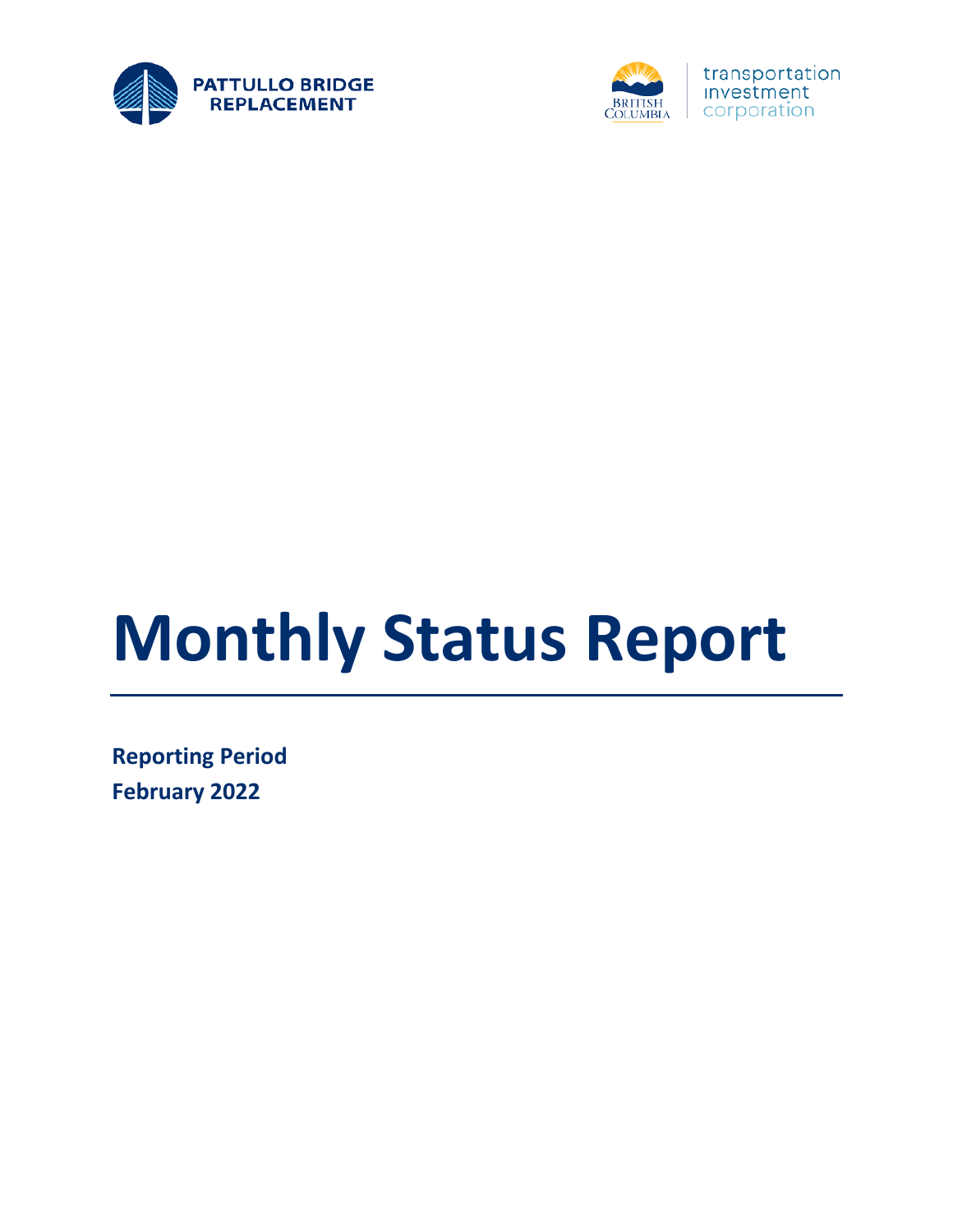## **1. Introduction**

#### **1.1 Project Overview**

The Pattullo Bridge is a key connection between the communities of Surrey and New Westminster.

The new toll-free four-lane bridge will provide important improvements for everyone using the bridge, including people who are driving, cycling, or walking, as well as communities on either side of the bridge.

The new bridge will provide:

- A safer crossing for all bridge users with modern, wider lanes, separated by a centre median barrier
- Dedicated walking and cycling lanes, separated from traffic by a barrier on both sides of the bridge
- Better connections to, from and near the bridge

The new bridge is scheduled to open in 2024. The existing bridge will remain in use until the new bridge is open to traffic. Once the new bridge is open, the existing bridge will be removed.

Additional information and updates about the Project can be found on the Project's website [https://www.pattullobridgereplacement.ca.](https://www.pattullobridgereplacement.ca/)

#### **1.2 Project Delivery**

Transportation Investment Corporation, a provincial Crown corporation, is delivering and overseeing this \$1.377 billion Project. The Project is being delivered under B.C.'s Community Benefits Agreement and the Project workforce is being provided by B.C. Infrastructure Benefits Inc.

The Fraser Crossing Project Corporation (Contractor) has been selected to design and build the new bridge. The Province will own and maintain the new bridge when complete.

The Project represents a significant investment in multi-modal transportation mobility improvements and supports provincial and regional strategies, environmental objectives, and the economic development of transportation services in the region.

#### **1.3 Project Goals**

Measure specific data to confirm the following Project goals and objectives are being met in accordance with the Project's **Performance Measurement Plan:**

- 1. Provide a **structurally sound bridge crossing** to maintain a critical local and regional connection;
- 2. **Improve safety for all users** with modern lane widths, road curvature, centre median barrier and separated pedestrian and cycling lanes; and
- 3. **Improve connectivity, reliability and modal choice** while supporting environmental objectives.

The Project represents a significant investment in multi-modal transportation mobility improvements and supports provincial and regional strategies, environmental objectives, and the economic development of transportation services in the region.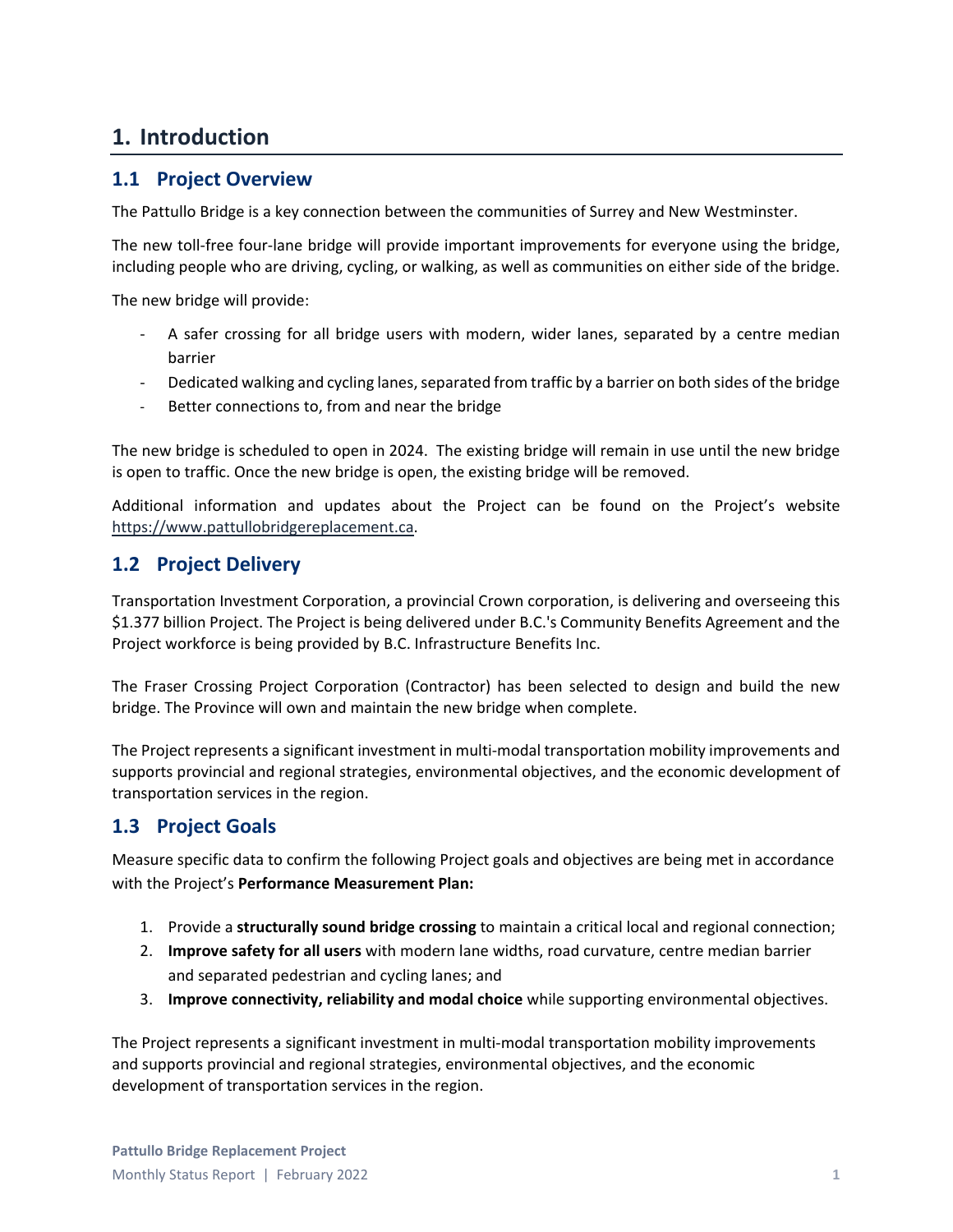# **2. Project Update**

## **2.1 Project Dashboard**

|                         |                                          | <b>Objectives</b>                                                                                                                                                  | <b>Project Status</b> | <b>Comments</b>                                                                                                                                                                                                                                                                                                                                                                                                                          |
|-------------------------|------------------------------------------|--------------------------------------------------------------------------------------------------------------------------------------------------------------------|-----------------------|------------------------------------------------------------------------------------------------------------------------------------------------------------------------------------------------------------------------------------------------------------------------------------------------------------------------------------------------------------------------------------------------------------------------------------------|
|                         | <b>Scope</b>                             | Project delivered within the<br>approved scope.                                                                                                                    |                       | The Project includes a new four-lane bridge, improved connections to, from<br>and near the bridge and dedicated walking and cycling lanes and is on track<br>to be delivered within the approved scope.                                                                                                                                                                                                                                  |
|                         | <b>Schedule</b>                          | Project delivered within the<br>approved schedule.                                                                                                                 | $\bullet$             | Schedule related risks and issues are being monitored, particularly in relation<br>to regulatory authorizations required for in-river works and on-site<br>investigative work.                                                                                                                                                                                                                                                           |
|                         | <b>Budget</b>                            | Project delivered within the<br>approved budget of \$1.377<br>billion.                                                                                             |                       | Project spending for the month of February 2022 was \$21.8 million.<br>Total Project spending to date is \$449.3 million; the Project is forecast to be<br>delivered within budget.                                                                                                                                                                                                                                                      |
| <b>Project Delivery</b> | <b>Safety</b>                            | Ensure that Project work is<br>performed safely and in<br>compliance with all<br>applicable safety<br>regulations, and in<br>accordance with<br>government policy. |                       | The health and safety plan for the Project work is in place. The plan includes<br>specific COVID-19 protocols.<br>10 Site Safety Inspections were conducted in the month.<br>One lost time injury occurred in the month.<br>Lost Time Injury Frequency Rate (LTIFR) for the Project is 0.9. The average<br>Injury Rate for Bridge, Overpass, or Viaduct Construction or Repair from<br>2011 to 2020 is 2.19 per WorkSafeBC. <sup>1</sup> |
|                         | <b>Quality</b>                           | Implement an effective<br><b>Quality Management</b><br>System.                                                                                                     |                       | Continued testing and monitoring of the Structural Steel fabrication;<br>including steel testing. Results to date have shown the steel to be of<br>acceptable quality.                                                                                                                                                                                                                                                                   |
|                         | <b>Environmental</b>                     | Ensure our work is<br>performed in an<br>environmentally responsible<br>manner.                                                                                    | $\blacksquare$        | Two environmental site inspections were conducted in the month.                                                                                                                                                                                                                                                                                                                                                                          |
|                         | <b>Archaeology</b>                       | Ensure the work is<br>performed in a manner that<br>meets the standards of the<br>Heritage Conservation Act.                                                       |                       | Continued to advance the archaeological field program in collaboration with<br>Indigenous groups.<br>Completed archaeology investigation at Pier S4.                                                                                                                                                                                                                                                                                     |
|                         | <b>Design and</b><br><b>Construction</b> | Provide design and technical<br>oversight, coordinate and<br>manage activities on site and<br>conduct compliance reviews.                                          | e e                   | Installation of the Pier S1 Temporary Trestle was completed.<br>Piling at on-land Piers S2, S3, S5, S7, S8, and N3 continued in the month.<br>Construction of crane pad for Pier N2 progressed.<br>Preparation work began for an additional hydraulic model test.                                                                                                                                                                        |

<span id="page-2-0"></span><sup>&</sup>lt;sup>1</sup> Please note the WSBC classification unit, used as a performance benchmark, has been updated.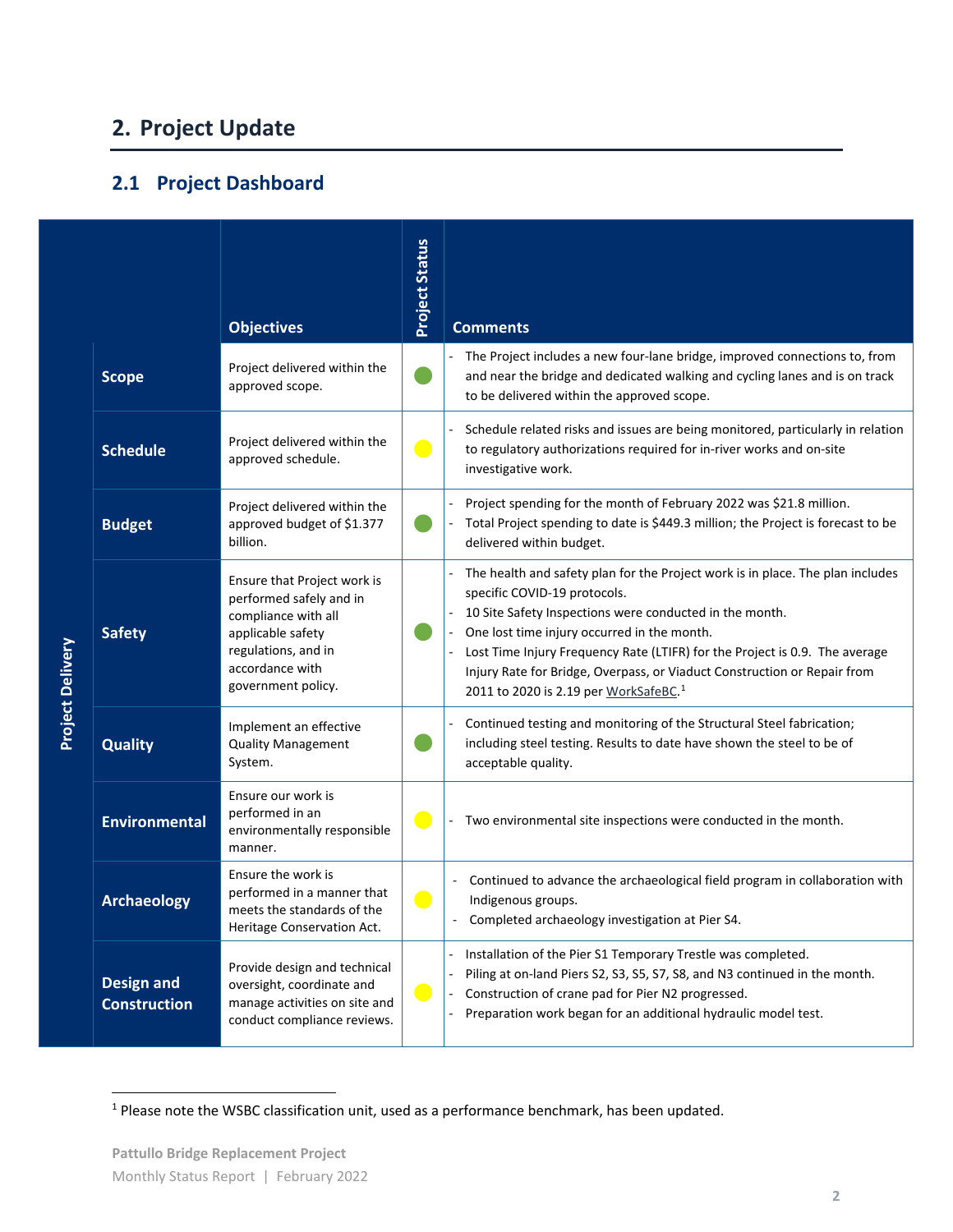|                       |                                                              | <b>Objectives</b>                                                                                                                              | <b>Project Status</b> | <b>Comments</b>                                                                                                                                                                                                                                       |
|-----------------------|--------------------------------------------------------------|------------------------------------------------------------------------------------------------------------------------------------------------|-----------------------|-------------------------------------------------------------------------------------------------------------------------------------------------------------------------------------------------------------------------------------------------------|
|                       | <b>Community</b><br><b>Benefits</b>                          | Work collaboratively with BC<br>Infrastructure Benefits Inc.<br>(BCIB) to successfully<br>implement the Community<br>Benefits Agreement (CBA). | $\bullet$             | Continued collaboration with BCIB on labour force requirements                                                                                                                                                                                        |
|                       | <b>Indigenous</b><br><b>Groups</b>                           | Continue to build and<br>maintain a positive<br>collaborative working<br>relationship.                                                         | $\bullet$             | Project Team continues to engage with the Identified Indigenous Groups in<br>relation to Project permitting and opportunities.                                                                                                                        |
| Partners/Stakeholders | <b>Third Parties</b>                                         | Continue to build and<br>maintain positive<br>relationships and secure<br>agreements with Project<br>partners and other third<br>parties.      | $\bullet$             | Continued handover/transfer agreement discussions regarding the existing<br>bridge with TransLink.<br>Continued agreement discussions with TELUS and railway companies.                                                                               |
|                       | <b>Public and</b><br><b>Stakeholder</b><br><b>Engagement</b> | Continue to build and<br>maintain positive<br>relationships with the<br>community and other<br>stakeholders.                                   |                       | Presented a Project update to the Quayside Community Board in New<br>Westminster.<br>Conducted a workshop with the Woodlands Working Group to discuss the<br>development of interpretative panels at the site of the former Woodlands<br>Institution. |

| <b>Status</b> | <b>Description</b>                                                             |
|---------------|--------------------------------------------------------------------------------|
|               | Managing critical issues, negotiating resolution; action required immediately  |
|               | Managing some issues, negotiating resolution; action required in the near term |
|               | Stay the Course - no action required                                           |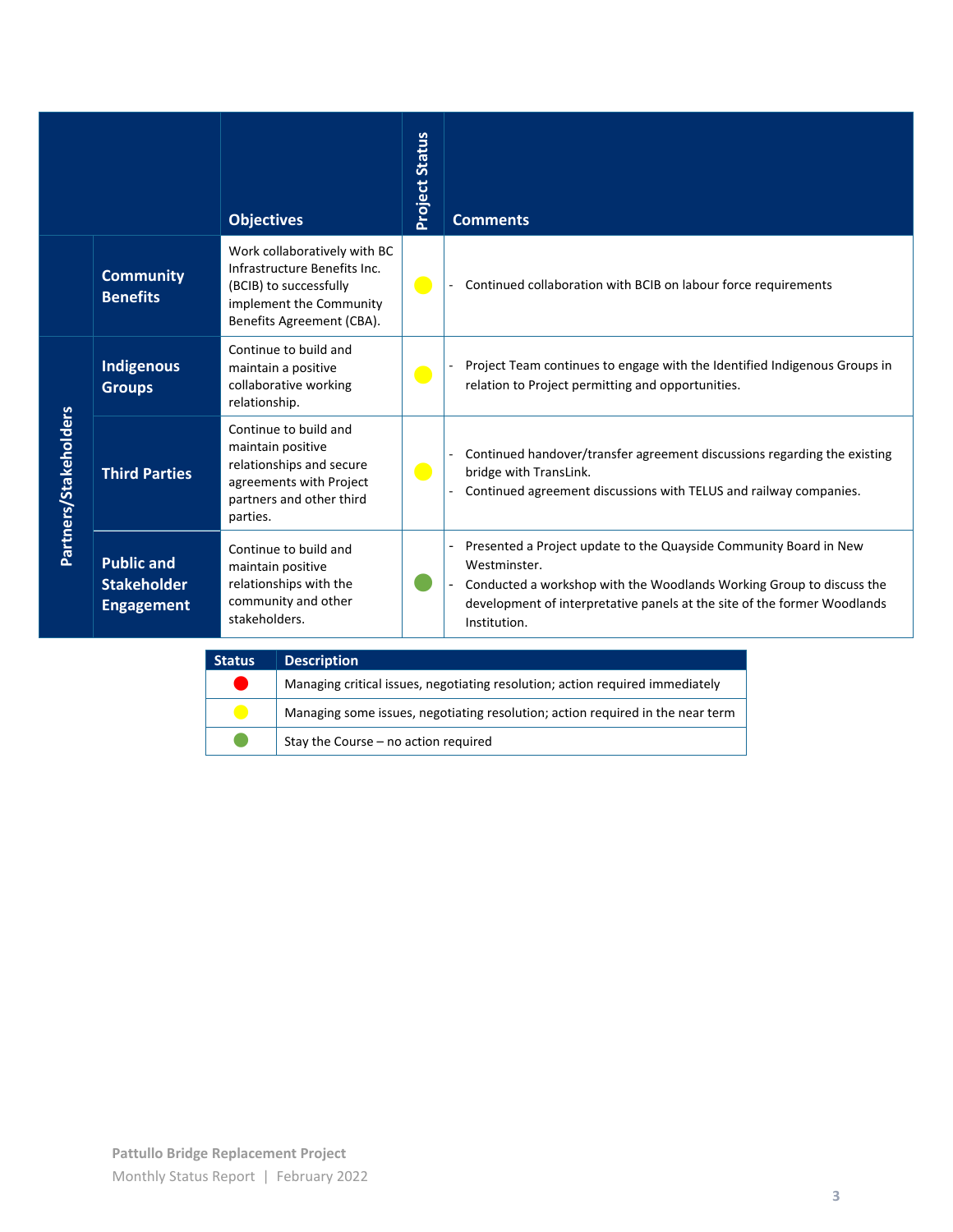# **3. Project Documents and Achievements to Date**

| <b>Project Planning</b><br>and Development | Completion of three phases of public consultation (2013-2016)<br>Executed Design-Build-Finance Agreement (February 2020)<br>$\overline{\phantom{a}}$<br>Project Overview Report (May 2020)<br>$\overline{\phantom{a}}$<br>Project Report (July 2020)                                                                                                                                                                                                                                                                                                                                                                                                                                                                                                                                                                               |
|--------------------------------------------|------------------------------------------------------------------------------------------------------------------------------------------------------------------------------------------------------------------------------------------------------------------------------------------------------------------------------------------------------------------------------------------------------------------------------------------------------------------------------------------------------------------------------------------------------------------------------------------------------------------------------------------------------------------------------------------------------------------------------------------------------------------------------------------------------------------------------------|
| <b>Environmental</b>                       | EAO Environmental Assessment Certificate (EAC) (April 2019)<br>$\overline{\phantom{a}}$<br>Port and Environmental Review (PER) Permit (May 2019)<br>Canadian Navigable Waters Act Approval (November 2020)<br>$\qquad \qquad \blacksquare$<br>Water Sustainability Act (WSA) Change Approval (November 2020)<br>$\overline{\phantom{a}}$<br>Water Sustainability Act Short Term Use Approval (December 2020)<br>Fisheries Act Authorization (February 2021)                                                                                                                                                                                                                                                                                                                                                                        |
| <b>Community</b><br><b>Benefits</b>        | Community Benefits Agreement (July 2018)<br>$\overline{\phantom{a}}$<br>BCIB Health and Safety Program (May 2019)<br>$\qquad \qquad \blacksquare$<br>BCIB-AIRCC Enabling Agreement Executed (May 2019)<br>$\qquad \qquad \blacksquare$<br>BCIB-Contractor Agreement Executed (February 2020)<br>$\overline{\phantom{a}}$<br>BCIB-Subcontractor Agreement Executed (February 2020)                                                                                                                                                                                                                                                                                                                                                                                                                                                  |
| <b>Third Parties</b>                       | CN Master Use Agreement (May 2019)<br>City of Surrey Municipal Agreement (September 2019)<br>City of New Westminster Municipal Agreement (September 2019)<br>$\overline{\phantom{a}}$<br>Metro Vancouver Accommodation Agreement (December 2019)<br>$\overline{\phantom{a}}$<br>Construction and land licenses acquired from Vancouver Fraser Port<br>$\overline{\phantom{a}}$<br>Authority (VFPA); VFPA demolition license finalized (December 2019)<br>CP Grade Separation Construction Agreement (January 2020)<br>Shaw Telecommunications Facilities Relocation Agreement (March 2020)<br>$\overline{\phantom{a}}$<br>Zayo Telecommunications Facilities Relocation Agreement (March 2020)<br>CP Overpass Crossing and Maintenance Agreement (December 2020)<br>TransLink Consent Agreement for in-river works (December 2020) |
|                                            |                                                                                                                                                                                                                                                                                                                                                                                                                                                                                                                                                                                                                                                                                                                                                                                                                                    |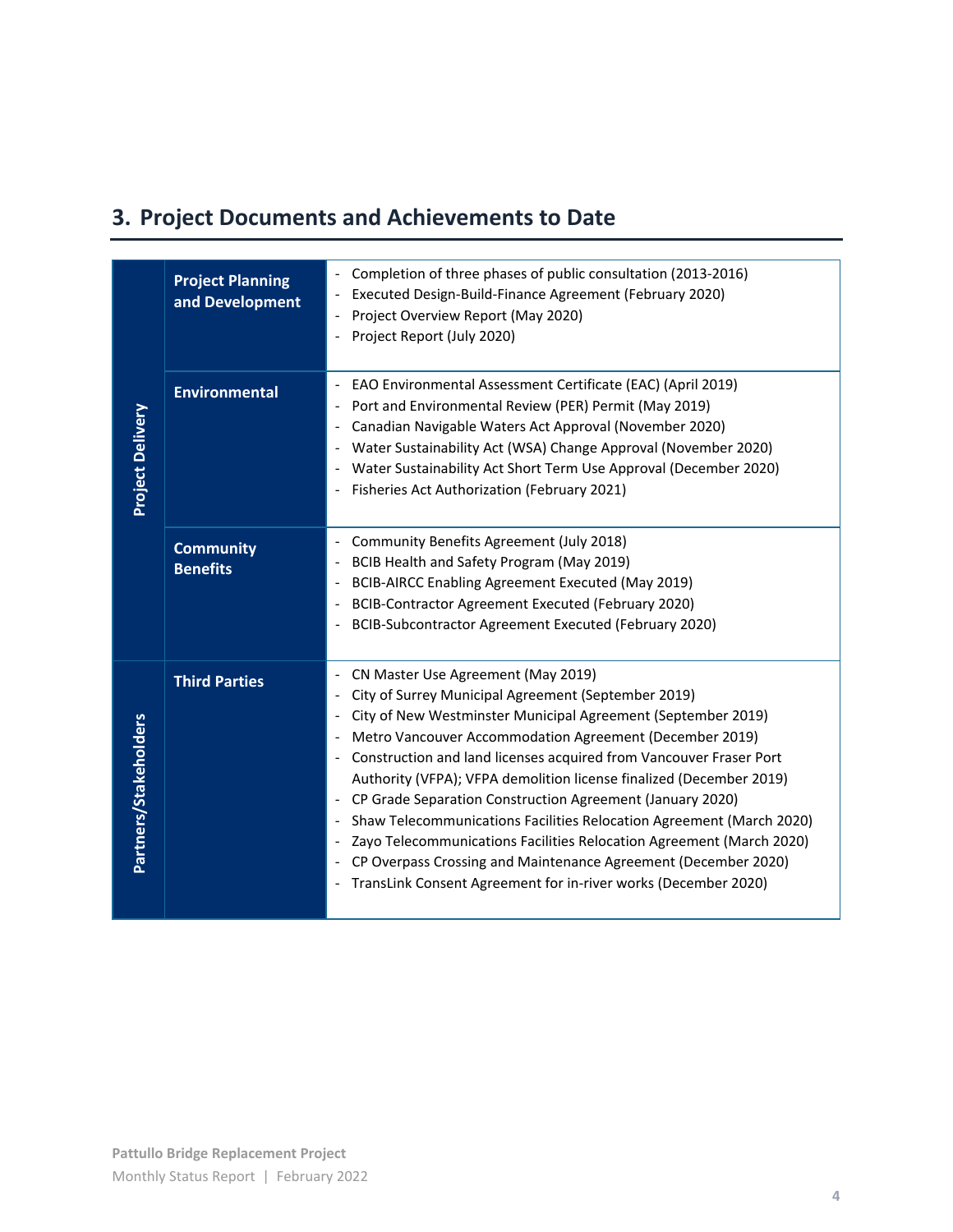# **4. Monthly Highlights and Three Month Lookahead**

## **4.1 Safety**

| Scope:                               | Establish Occupational Health and Safety (OH&S) Project delivery objectives and<br>$\overline{\phantom{a}}$<br>performance measures.<br>Manage Project OH&S activities.<br>Monitor relevant OH&S performance metrics.<br>$\overline{\phantom{a}}$<br>Ensure the Project complies with relevant WorkSafeBC regulations and government<br>$\overline{\phantom{a}}$<br>requirements.                                                                                                                                                     |
|--------------------------------------|---------------------------------------------------------------------------------------------------------------------------------------------------------------------------------------------------------------------------------------------------------------------------------------------------------------------------------------------------------------------------------------------------------------------------------------------------------------------------------------------------------------------------------------|
| <b>Monthly</b><br><b>Highlights:</b> | Continued to receive health and safety updates and incident reports from BCIB and the<br>$\overline{\phantom{a}}$<br>Contractor.<br>Nine incidents were documented in the health and safety log for the month. Eight of the<br>$\overline{\phantom{a}}$<br>nine incidents were deemed minor however one incident resulted in lost time due to<br>injury. Lost Time Injury Frequency Rate (LTIFR) for the Project is 0.9 which is less than the<br>WorkSafeBC average of 2.19 for Bridge, Overpass, or Viaduct Construction or Repair. |
| <b>Three Month</b><br>Lookahead:     | Update Safe Work Plans and Safe Job Procedures as required.<br>$\overline{\phantom{a}}$<br>Deliver training on the Job Hazard Assessment and Risk Mitigation Plan for all Project Team<br>$\overline{\phantom{a}}$<br>members.<br>Conduct OH&S audits as and when required.<br>-                                                                                                                                                                                                                                                      |

#### **4.2 Quality**

| Scope:                               | Establish quality management Project objectives and performance measures.<br>$\overline{\phantom{a}}$<br>Manage Project quality management activities.<br>Monitor relevant quality management performance metrics.                  |
|--------------------------------------|-------------------------------------------------------------------------------------------------------------------------------------------------------------------------------------------------------------------------------------|
| <b>Monthly</b><br><b>Highlights:</b> | Continued structural steel fabrication activities, including auditing and steel testing.<br>Nine new Non-Compliance Reports (NCR) were generated in the month. All related to<br>process and procedure compliance.                  |
| <b>Three Month</b><br>Lookahead:     | Continue steel fabrication quality monitoring, and surveillance auditing and initiate<br>inspections as required.<br>Ongoing review of the contractor's Inspection and Test Plans.<br>Ongoing review of quality-related submittals. |

### **4.3 Environmental**

| Scope: | - Manage follow-up and compliance actions required under the Environmental Assessment<br>Certificate (EAC) and the Port and Environmental Review (PER) permit. |
|--------|----------------------------------------------------------------------------------------------------------------------------------------------------------------|
|        | - Liaise with regulators on matters related to EAC and PER permit conditions and<br>commitments made through the environmental assessment process.             |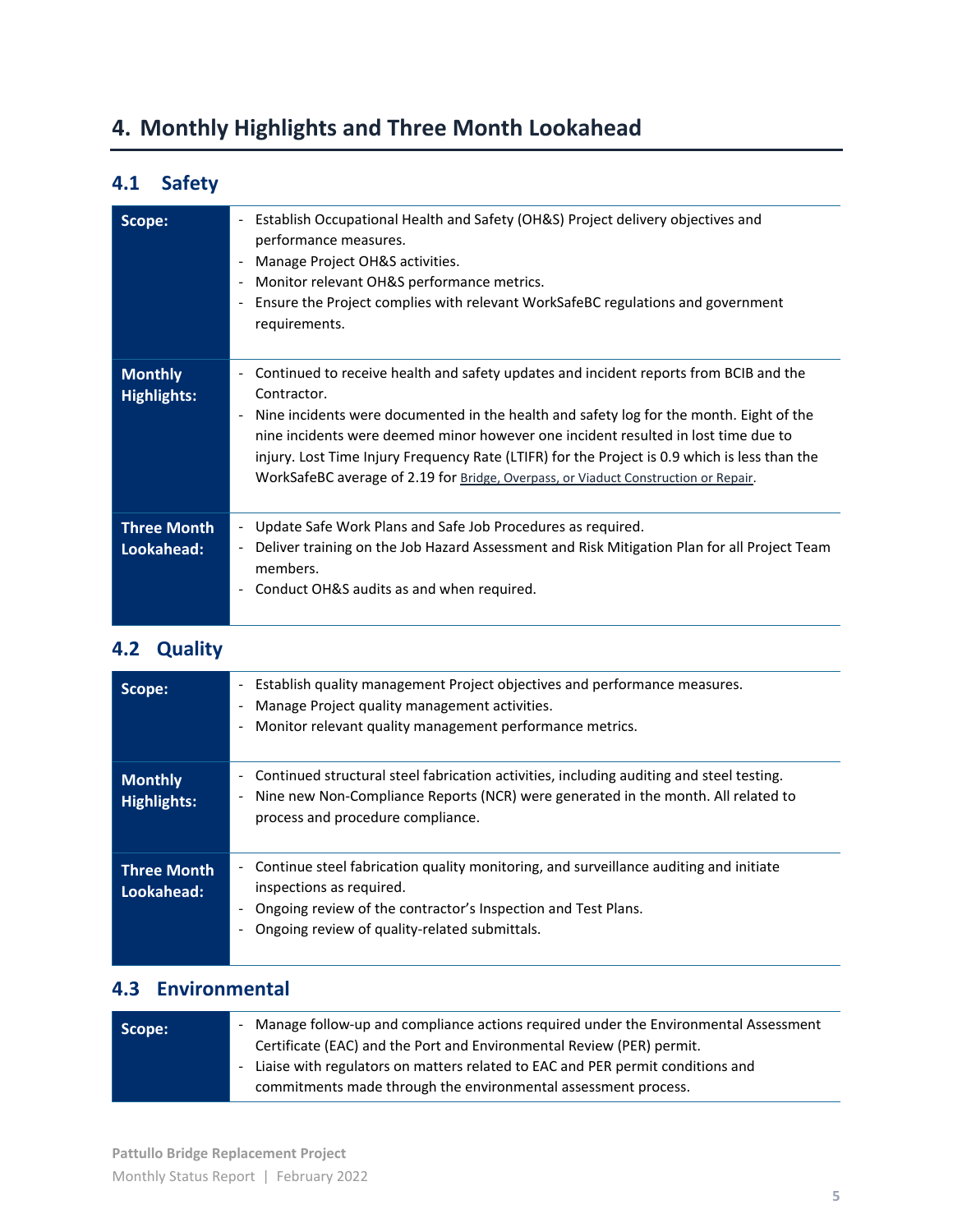|                                      | Oversee outstanding environmental permits and associated environmental studies,<br>$\overline{\phantom{a}}$<br>monitoring, and compliance processes.<br>Support the Technical Heritage Committee and archaeology investigation program.                                                                                                                                                                                                                                                                                                                                                                                                                |
|--------------------------------------|--------------------------------------------------------------------------------------------------------------------------------------------------------------------------------------------------------------------------------------------------------------------------------------------------------------------------------------------------------------------------------------------------------------------------------------------------------------------------------------------------------------------------------------------------------------------------------------------------------------------------------------------------------|
| <b>Monthly</b><br><b>Highlights:</b> | WSA permit amendment for short term use received in January.<br>$\overline{\phantom{a}}$<br>Conversations between the Contractor, Province and environmental regulators on Project<br>$\overline{\phantom{a}}$<br>environmental requirements have continued in the month.<br>Discussions between the Contractor, VFPA, EAO and the Province on the Independent<br>Environmental Monitor progressed and are nearing completion.<br>22 Environmental Incident Reports were issued in February. All of the incidents were in<br>relation to small/minor on land spills of hazardous substances which were contained and<br>remediated quickly and safely. |
| <b>Three Month</b><br>Lookahead:     | Continue to liaise with regulators on follow-up actions and commitments arising from the<br>required Project permits and approvals.<br>Continue working with the Contractor and third-party experts to prepare for upcoming<br>$\overline{\phantom{a}}$<br>underwater noise during in-river works.                                                                                                                                                                                                                                                                                                                                                     |

# **4.4 Archaeology**

| Scope:                        | Managing, directing, and undertaking all archaeological work, including Archaeology<br>Impact Assessment (AIA), Systematic Data Recovery (SDR), and archaeological monitoring.<br>Support the Technical Heritage Committee and archaeology investigation program.<br>Responding to chance archaeological or heritage finds.                                                                                                                     |
|-------------------------------|-------------------------------------------------------------------------------------------------------------------------------------------------------------------------------------------------------------------------------------------------------------------------------------------------------------------------------------------------------------------------------------------------------------------------------------------------|
| <b>Monthly</b><br>Highlights: | Continued archaeological investigations at pier locations in Surrey and New Westminster.<br>-<br>Completed archaeology investigation at Pier S4 and released it to the Contractor.<br>Pier S6 scheduled completion was delayed due to contamination found in the excavated<br>material. Remediation of this contamination is underway and the Pier S6 location is<br>expected to be handed over to the Contractor in the next reporting period. |
| Three Month<br>Lookahead:     | Continue archaeological monitoring and archaeological investigations.<br>۰.<br>Continue to liaise with regulators on follow-up actions and commitments from required<br>$\overline{\phantom{a}}$<br>Project permits and approvals.                                                                                                                                                                                                              |

## **4.5 Design and Construction**

| Scope: | - Travel demand forecasting, traffic operations modelling, traffic data collection, and other<br>related engineering services in support of the Project. |
|--------|----------------------------------------------------------------------------------------------------------------------------------------------------------|
|        | - Review the final bridge design including roadways, associated structures, drainage, and                                                                |
|        | utilities.                                                                                                                                               |
|        | - Compliance reviews during construction.                                                                                                                |
|        | - Provide oversight of Contractor on-site activities throughout the Project's lifecycle.                                                                 |
|        | Management of the Project's schedule, scope and progress.<br>$\overline{\phantom{a}}$                                                                    |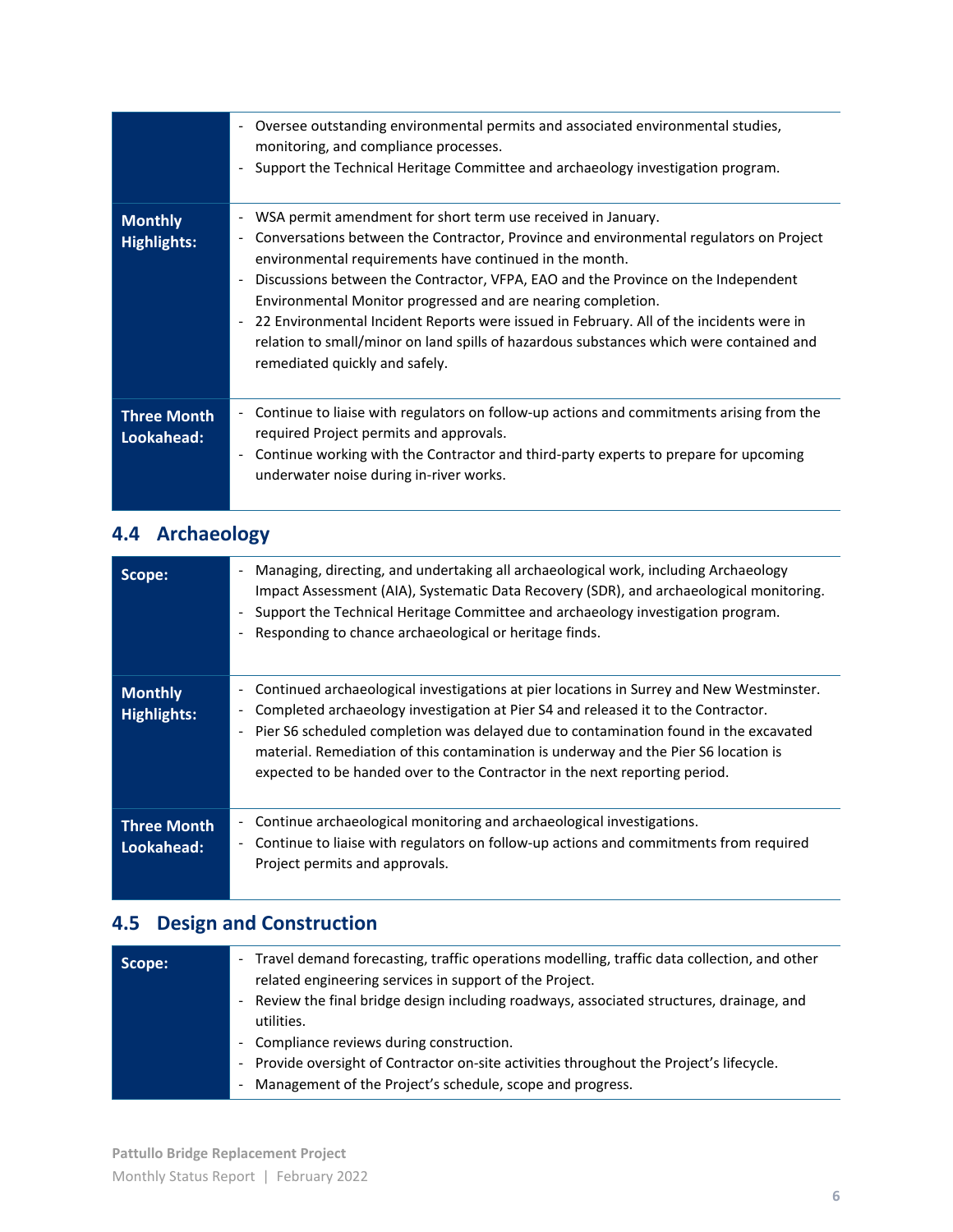| <b>Monthly</b><br><b>Highlights:</b> | Project team reviewed designs for E. Columbia Multi-Use Path (MUP) overpass, pavement<br>$\overline{\phantom{0}}$<br>design, concrete specifications, and the design for the marine navigation and aerial<br>obstruction lighting.<br>Additional hydraulic model test results continued to be reviewed. Preparation for an<br>$\overline{\phantom{a}}$<br>additional hydraulic model test underway.<br>Discussions continued regarding proposed ground improvements and additional scour<br>$\overline{\phantom{a}}$<br>protection in the Project area.<br>Completed construction of the Pier S1 temporary trestle; work continued on-land at Piers<br>$\overline{\phantom{a}}$<br>S2, S3, S5, S7, S8, and N3.<br>Crane pad set up underway at Pier N2 in New Westminster.<br>$\overline{\phantom{a}}$<br>Continued daily site monitoring and reporting.<br>$\overline{\phantom{a}}$ |
|--------------------------------------|--------------------------------------------------------------------------------------------------------------------------------------------------------------------------------------------------------------------------------------------------------------------------------------------------------------------------------------------------------------------------------------------------------------------------------------------------------------------------------------------------------------------------------------------------------------------------------------------------------------------------------------------------------------------------------------------------------------------------------------------------------------------------------------------------------------------------------------------------------------------------------------|
| <b>Three Month</b><br>Lookahead:     | Complete monthly riverbed monitoring surveys.<br>$\overline{\phantom{a}}$<br>Complete additional physical hydraulic model test runs as required.<br>$\overline{\phantom{a}}$<br>Complete in-river pilling.<br>Continue on land work at Pier locations in both Surrey and New Westminster, BC.<br>$\overline{\phantom{a}}$                                                                                                                                                                                                                                                                                                                                                                                                                                                                                                                                                            |

# **4.6 Indigenous Groups**

| Scope:                               | Consultation and engagement with the Identified Indigenous Groups (IIGs) as set out in the<br>$\overline{\phantom{a}}$<br>EAC.<br>Engagement with Indigenous groups on Project opportunities and benefits including<br>project benefit agreements and contracting opportunities.               |
|--------------------------------------|------------------------------------------------------------------------------------------------------------------------------------------------------------------------------------------------------------------------------------------------------------------------------------------------|
| <b>Monthly</b><br><b>Highlights:</b> | Two Technical Heritage Committee (THC) meeting were held in February with Indigenous<br>$\overline{\phantom{a}}$<br>Groups.<br>9 out of 10 project agreements signed with IIGs.<br>$\blacksquare$<br>Indigenous Art and Cultural Recognition (IACR) art and artist selection process underway. |
| <b>Three Month</b><br>Lookahead:     | Continue meetings with the THC.<br>$\overline{\phantom{0}}$<br>Continue meetings with the Indigenous Marine Users Group.<br>Continue to facilitate meetings between Indigenous groups and the Project.<br>Progress IACR opportunities including finalizing the art and artist selection.       |

## **4.7 Third Parties**

| Scope: | Engage with Municipalities (City of New Westminster and City of Surrey) for the Project<br>implementation phase.<br>- Municipal Agreements.<br>Railway Construction and Crossing Agreements.<br>$\overline{\phantom{a}}$<br>Utility Agreements.<br>$\qquad \qquad \blacksquare$<br>TransLink Agreement.<br>$\overline{\phantom{a}}$ |
|--------|-------------------------------------------------------------------------------------------------------------------------------------------------------------------------------------------------------------------------------------------------------------------------------------------------------------------------------------|
|--------|-------------------------------------------------------------------------------------------------------------------------------------------------------------------------------------------------------------------------------------------------------------------------------------------------------------------------------------|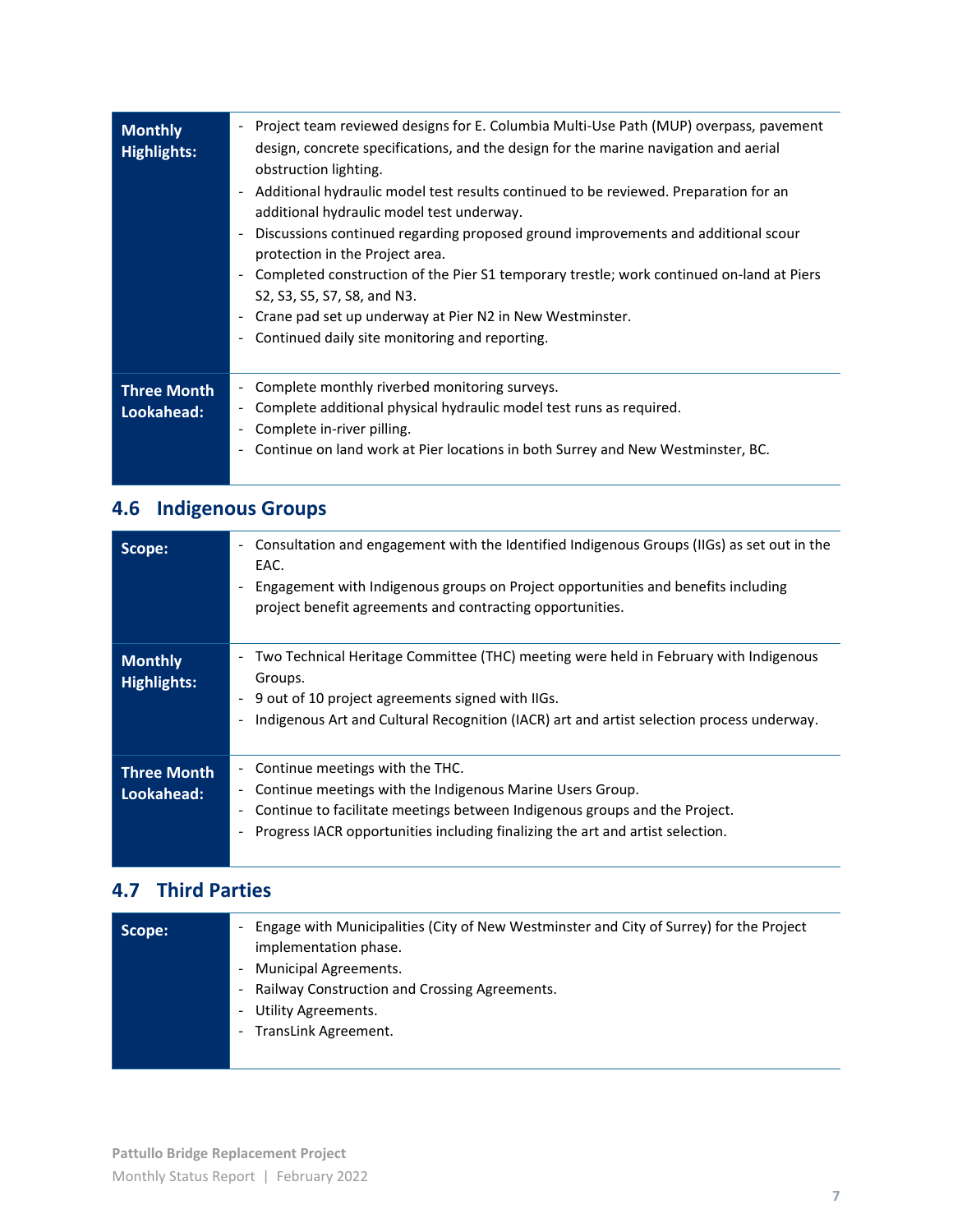| <b>Monthly</b><br><b>Highlights:</b> | Continued meeting weekly with the City of Surrey and City of New Westminster.<br>$\overline{\phantom{a}}$<br>Coordinated comments from the municipalities back to the Contractor on specific aspects<br>$\overline{\phantom{a}}$<br>of the Project's design including those on urban integration, traffic management, utility<br>design, roadway alignments, and roadway guide signs.<br>Continued agreement discussions with TELUS and railway companies.<br>$\overline{\phantom{a}}$<br>Handover/transfer agreement discussions regarding the existing bridge with TransLink and<br>$\overline{\phantom{a}}$<br>the Province continued. |
|--------------------------------------|-------------------------------------------------------------------------------------------------------------------------------------------------------------------------------------------------------------------------------------------------------------------------------------------------------------------------------------------------------------------------------------------------------------------------------------------------------------------------------------------------------------------------------------------------------------------------------------------------------------------------------------------|
| <b>Three Month</b><br>Lookahead:     | Continue to engage with municipalities on the Project's design.<br>$\overline{\phantom{a}}$<br>Continue to work with railways, TELUS and TransLink to finalize agreements.<br>-<br>Continue coordination with FortisBC regarding the Pattullo Gas Line Replacement.<br>$\overline{\phantom{0}}$                                                                                                                                                                                                                                                                                                                                           |

# **4.8 Public and Stakeholder Engagement**

| Scope:                               | Manage ongoing public and stakeholder communications and engagement.                                                                                                                                                                                                                                                                                                                                                                                                                                                                                                                                                                                                                                                                                                                                                                                                                                                                                                                                 |
|--------------------------------------|------------------------------------------------------------------------------------------------------------------------------------------------------------------------------------------------------------------------------------------------------------------------------------------------------------------------------------------------------------------------------------------------------------------------------------------------------------------------------------------------------------------------------------------------------------------------------------------------------------------------------------------------------------------------------------------------------------------------------------------------------------------------------------------------------------------------------------------------------------------------------------------------------------------------------------------------------------------------------------------------------|
| <b>Monthly</b><br><b>Highlights:</b> | Provided a Project update presentation to the Quayside Community Board in New<br>Westminster.<br>Held the first of a series of workshops with the Woodlands Working Group to determine<br>$\blacksquare$<br>the form and content for interpretative panels which will be featured in the site of the<br>former Woodlands institution at the McBride Boulevard-East Columbia Street<br>intersection in New Westminster.<br>Continued to provide communication updates regarding site activity work including<br>notification distribution to residents, business and stakeholders. Notifications are being<br>posted to website, emailed to local resident and business associations, and sent to the<br>email subscription list.<br>Continued to engage with stakeholders on the Project's design.<br>Provided responses and updates regarding planned construction activities, including<br>$\overline{\phantom{a}}$<br>planned road closures, and the Project's design to interested stakeholders. |
| <b>Three Month</b><br>Lookahead:     | Continue engagement with key stakeholders in New Westminster and Surrey regarding<br>$\overline{\phantom{a}}$<br>Project designs and construction plans, including with resident groups, HUB Cycling and<br>the Walkers' Caucus.<br>Ongoing management of Project communications, including incident response, enquiry<br>response, Project information sheets and construction notices.<br>Continue to provide project construction activity information via social media platforms.                                                                                                                                                                                                                                                                                                                                                                                                                                                                                                                |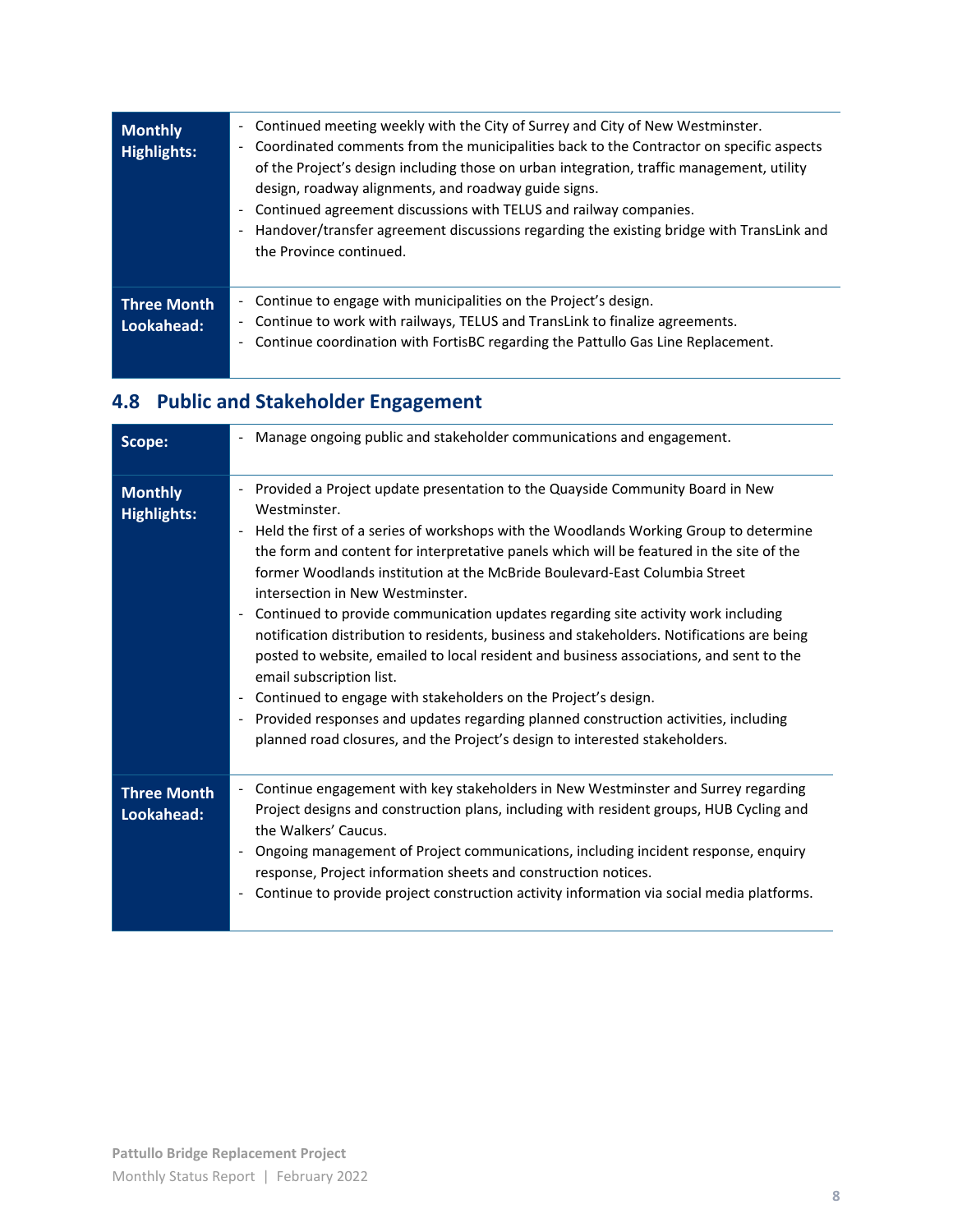## **5. Schedule**



The following schedule depicts deliverables, milestones and associated dates and timelines for the implementation phase of the Project, as well as anticipated construction timelines.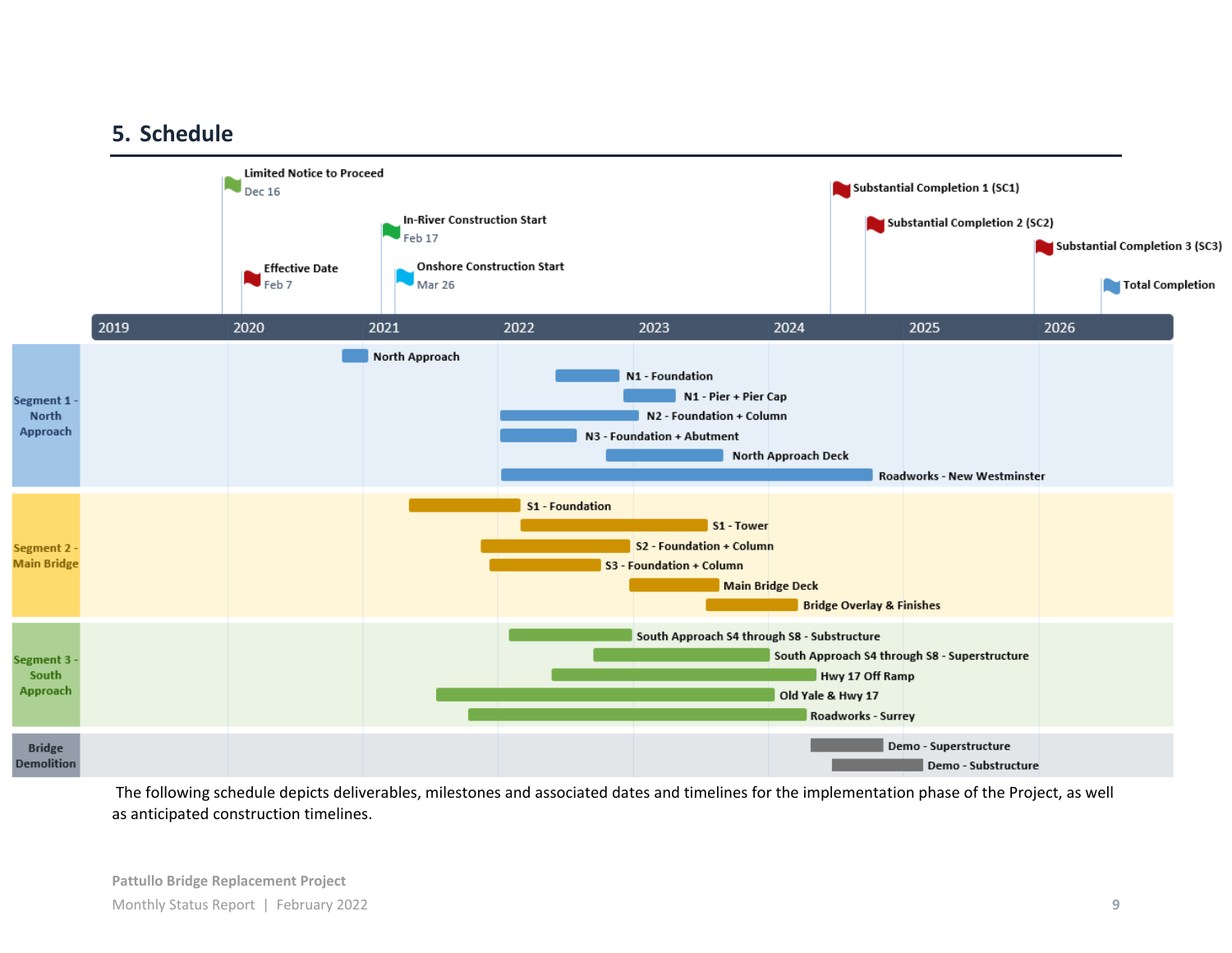## **6. Project Photos**



**FIGURE 1 – DRILLED SHAFT INSTALLATION FOR MUP OVERPASS IN NEW WESTMINSTER, B.C.**



**FIGURE 2 – AERIAL PHOTO OF PIER S1 BRIDGE FOUNDATON PRECAST SHELL (RIGHT) AND THE PIER S1 TEMPORARY TRESTLE (LEFT)**

**Pattullo Bridge Replacement Project** Monthly Status Report | February 2022